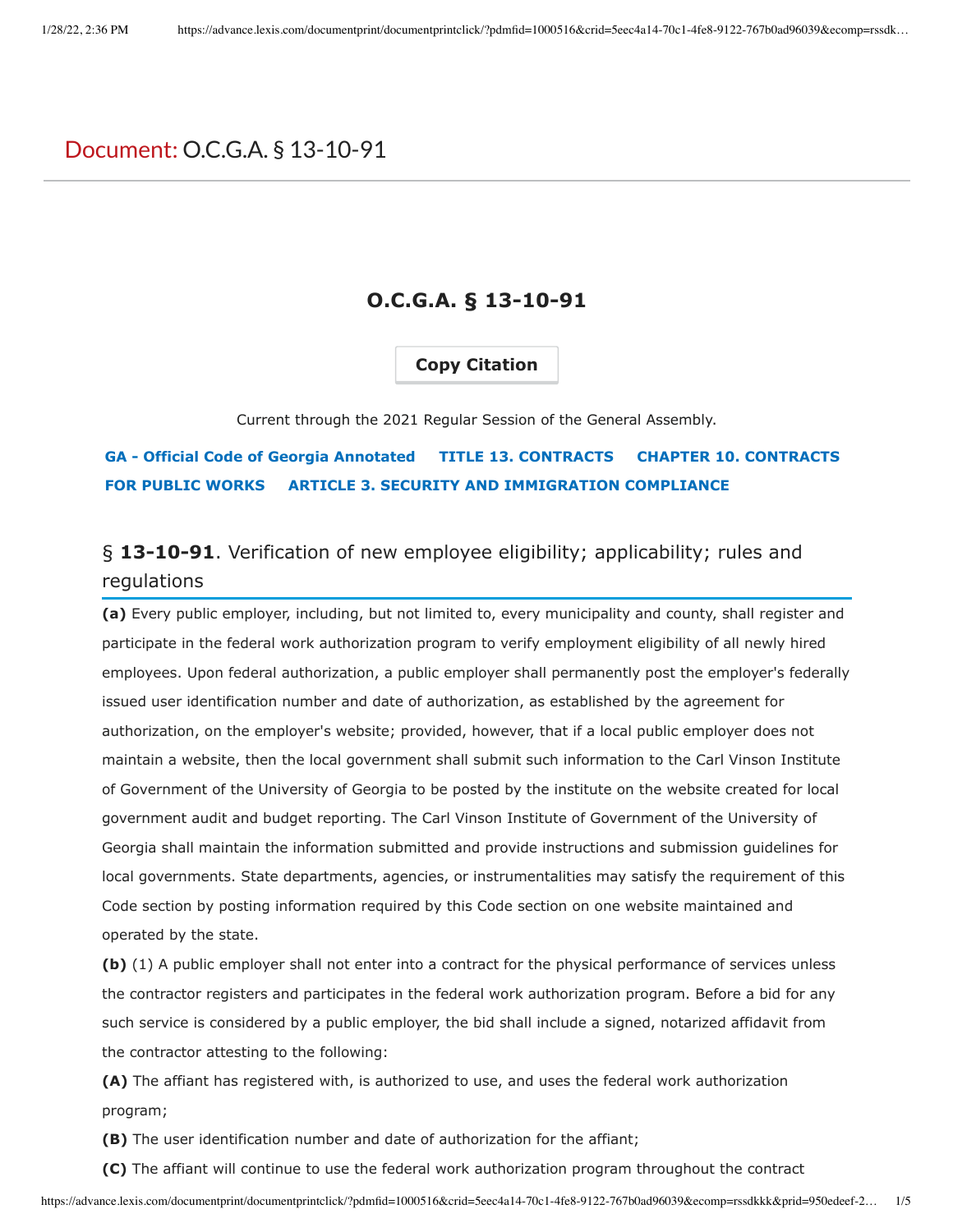period; and

**(D)** The affiant will contract for the physical performance of services in satisfaction of such contract only with subcontractors who present an affidavit to the contractor with the same information required by subparagraphs (A), (B), and (C) of this paragraph.

An affidavit required by this subsection shall be considered an open public record once a public employer has entered into a contract for physical performance of services; provided, however, that any information protected from public disclosure by federal law or by Article 4 of Chapter 18 of Title 50 shall be redacted. Affidavits shall be maintained by the public employer for five years from the date of receipt.

**(2)** A contractor shall not enter into any contract with a public employer for the physical performance of services unless the contractor registers and participates in the federal work authorization program.

**(3)** A subcontractor shall not enter into any contract with a contractor unless such subcontractor registers and participates in the federal work authorization program. A subcontractor shall submit, at the time of such contract, an affidavit to the contractor in the same manner and with the same information required in paragraph (1) of this subsection. It shall be the duty of any subcontractor receiving an affidavit from a sub-subcontractor to forward notice to the contractor of the receipt, within five business days of receipt, of such affidavit. It shall be the duty of a subcontractor receiving notice of receipt of an affidavit from any sub-subcontractor that has contracted with a sub-subcontractor to forward, within five business days of receipt, a copy of such notice to the contractor.

**(4)** A sub-subcontractor shall not enter into any contract with a subcontractor or sub-subcontractor unless such sub-subcontractor registers and participates in the federal work authorization program. A sub-subcontractor shall submit, at the time of such contract, an affidavit to the subcontractor or subsubcontractor with whom such sub-subcontractor has privity of contract, in the same manner and with the same information required in paragraph (1) of this subsection. It shall be the duty of any subsubcontractor to forward notice of receipt of any affidavit from a sub-subcontractor to the subcontractor or sub-subcontractor with whom such receiving sub-subcontractor has privity of contract.

**(5)** In lieu of the affidavit required by this subsection, a contractor, subcontractor, or sub-subcontractor who has no employees and does not hire or intend to hire employees for purposes of satisfying or completing the terms and conditions of any part or all of the original contract with the public employer shall instead provide a copy of the state issued driver's license or state issued identification card of such contracting party and a copy of the state issued driver's license or identification card of each independent contractor utilized in the satisfaction of part or all of the original contract with a public employer. A driver's license or identification card shall only be accepted in lieu of an affidavit if it is issued by a state within the United States and such state verifies lawful immigration status prior to issuing a driver's license or identification card. For purposes of satisfying the requirements of this subsection, copies of such driver's license or identification card shall be forwarded to the public employer, contractor, subcontractor, or sub-subcontractor in the same manner as an affidavit and notice of receipt of an affidavit as required by paragraphs  $(1)$ ,  $(3)$ , and  $(4)$  of this subsection. Not later than July 1, 2011, the Attorney General shall provide a list of the states that verify immigration status prior to the issuance of a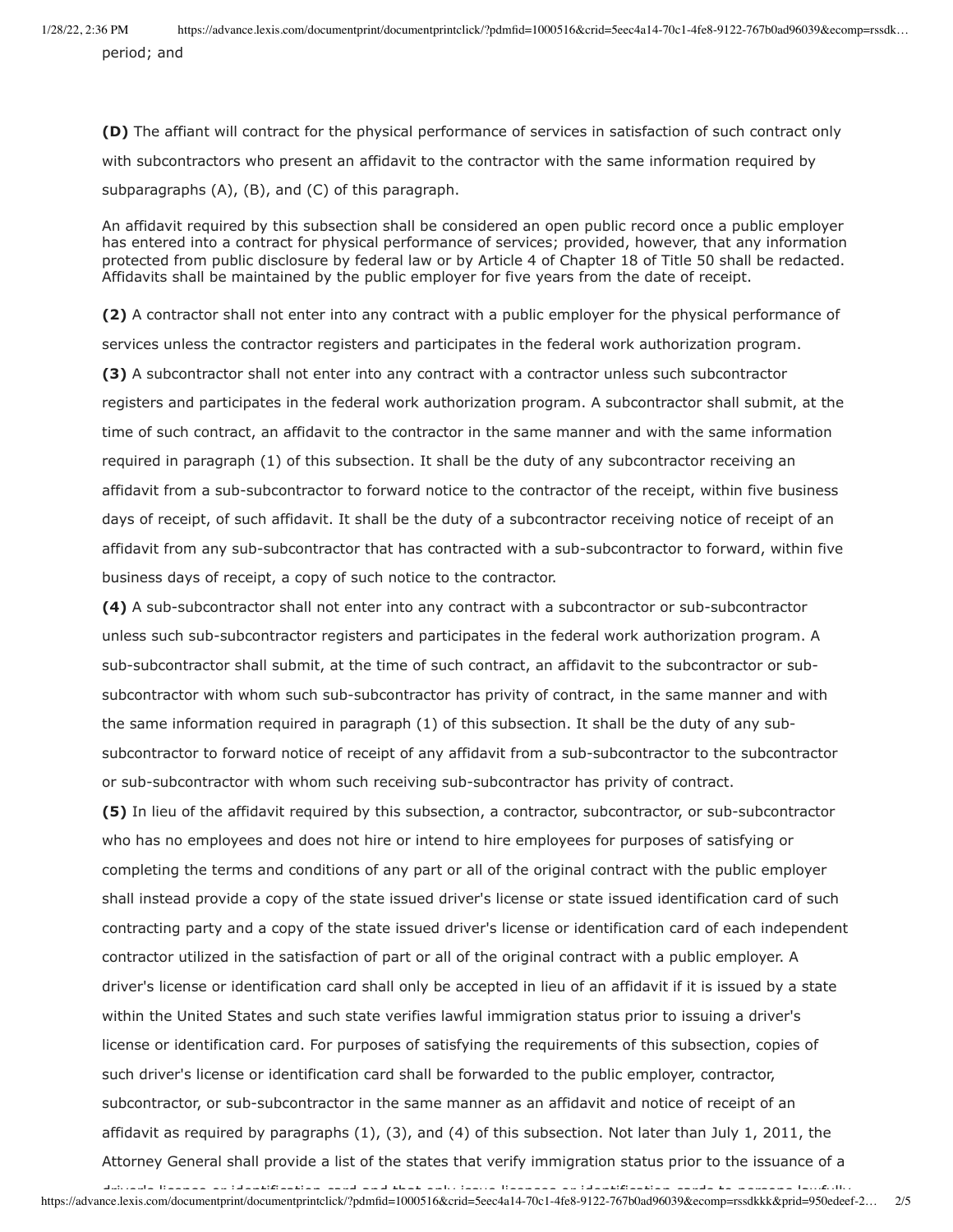1/28/22, 2:36 PM https://advance.lexis.com/documentprint/documentprintclick/?pdmfid=1000516&crid=5eec4a14-70c1-4fe8-9122-767b0ad96039&ecomp=rssdk… driver's license or identification card and that only issue licenses or identification cards to persons lawfully

present in the United States. The list of verified state drivers' licenses and identification cards shall be

posted on the website of the State Law Department and updated annually thereafter. In the event that a contractor, subcontractor, or sub-subcontractor later determines that he or she will need to hire employees to satisfy or complete the physical performance of services under an applicable contract, then he or she shall first be required to comply with the affidavit requirements of this subsection.

**(6)** It shall be the duty of the contractor to submit copies of all affidavits, drivers' licenses, and identification cards required pursuant to this subsection to the public employer within five business days of receipt. No later than August 1, 2011, the Departments of Audits and Accounts shall create and post on its website form affidavits for the federal work authorization program. The affidavits shall require fields for the following information: the name of the project, the name of the contractor, subcontractor, or sub-subcontractor, the name of the public employer, and the employment eligibility information required pursuant to this subsection.

**(7)** (A) Public employers subject to the requirements of this subsection shall provide an annual report to the Department of Audits and Accounts pursuant to Code Section 50-36-4 as proof of compliance with this subsection. Subject to available funding, the state auditor shall conduct annual compliance audits on a minimum of at least one-half of the reporting agencies and publish the results of such audits annually on the Department of Audits and Accounts' website on or before September 30.

**(B)** If the state auditor finds a political subdivision to be in violation of this subsection, such political subdivision shall be provided 30 days to demonstrate to the state auditor that such political subdivision has corrected all deficiencies and is in compliance with this subsection. If, after 30 days, the political subdivision has failed to correct all deficiencies, such political subdivision shall be excluded from the list of qualified local governments under Chapter 8 of Title 50 until such time as the political subdivision demonstrates to the state auditor that such political subdivision has corrected all deficiencies and is in compliance with this subsection.

#### **(C)**

**(i)** At any time after the state auditor finds a political subdivision to be in violation of this subsection, such political subdivision may seek administrative relief through the Office of State Administrative Hearings. If a political subdivision seeks administrative relief, the time for correcting deficiencies shall be tolled, and any action to exclude the political subdivision from the list of qualified governments under Chapter 8 of Title 50 shall be suspended until such time as a final ruling upholding the findings of the state auditor is issued.

**(ii)** A new compliance report submitted to the state auditor by the political subdivision shall be deemed satisfactory and shall correct the prior deficient compliance report so long as the new report fully complies with this subsection.

**(iii)** No political subdivision of this state shall be found to be in violation of this subsection by the state auditor as a result of any actions of a county constitutional officer.

**(D)** If the state auditor finds any political subdivision which is a state department or agency to be in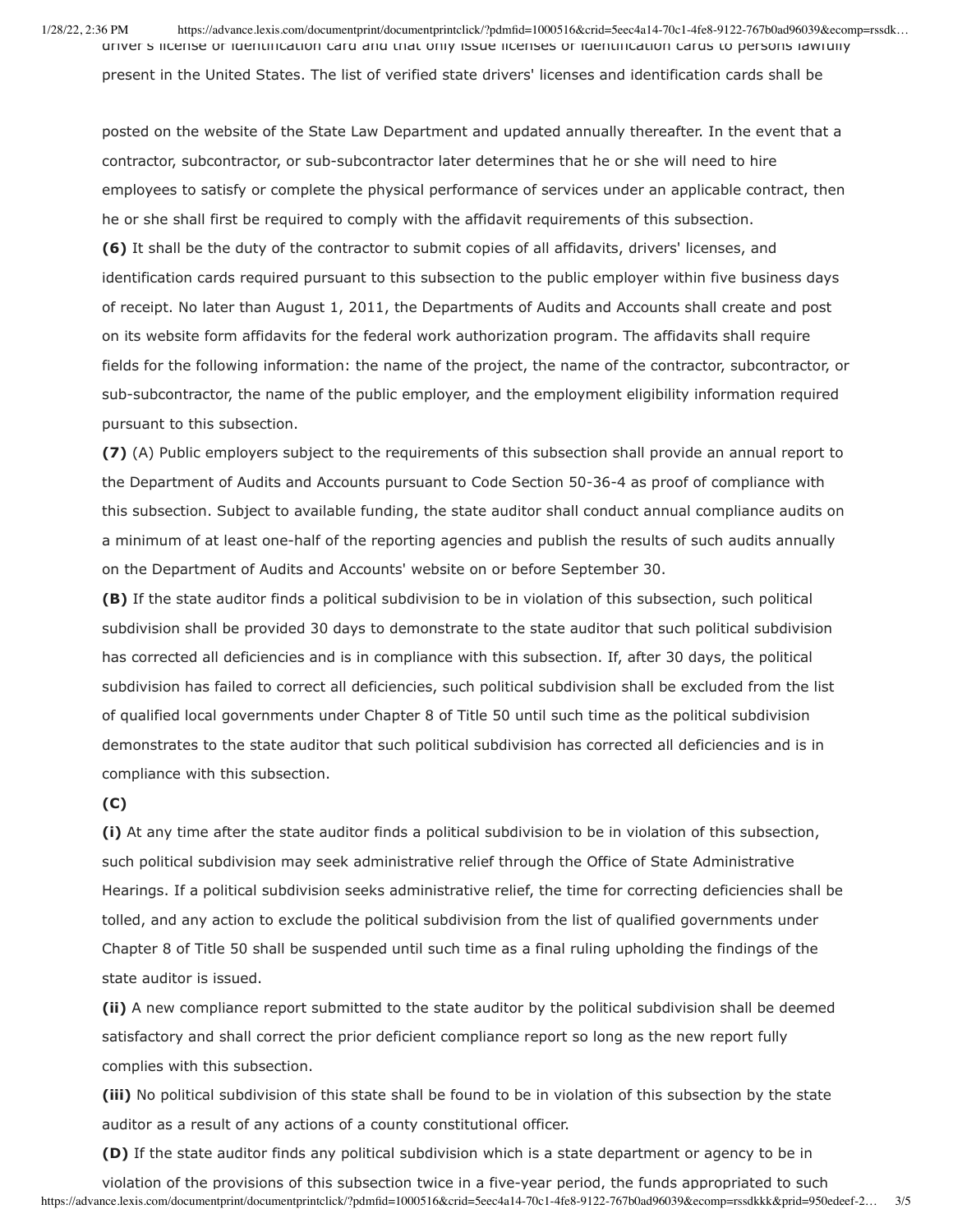state department or agency for the fiscal year following the year in which the agency was found to be in violation for the second time shall be not greater than 90 percent of the amount so appropriated in the second year of such noncompliance. Any political subdivision found to be in violation of the provisions of this subsection shall be listed on [www.open.georgia.gov](http://www.open.georgia.gov/) or another official state website with an indication and explanation of each violation.

**(8)** Contingent upon appropriation or approval of necessary funding and in order to verify compliance with the provisions of this subsection, each year the Commissioner shall conduct no fewer than 100 random audits of public employers and contractors or may conduct such an audit upon reasonable grounds to suspect a violation of this subsection. The results of the audits shall be published on the [www.open.georgia.gov](http://www.open.georgia.gov/) website and on the Georgia Department of Labor's website no later than December 31 of each year. The Georgia Department of Labor shall seek funding from the United States Secretary of Labor to the extent such funding is available.

**(9)** Any person who knowingly and willfully makes a false, fictitious, or fraudulent statement in an affidavit submitted pursuant to this subsection shall be guilty of a violation of Code Section 16-10-20 and, upon conviction, shall be punished as provided in such Code section. Contractors, subcontractors, sub-subcontractors, and any person convicted for false statements based on a violation of this subsection shall be prohibited from bidding on or entering into any public contract for 12 months following such conviction. A contractor, subcontractor, or sub-subcontractor that has been found by the Commissioner to have violated this subsection shall be listed by the Department of Labor on [www.open.georgia.gov](http://www.open.georgia.gov/) or other official website of the state with public information regarding such violation, including the identity of the violator, the nature of the contract, and the date of conviction. A public employee, contractor, subcontractor, or sub-subcontractor shall not be held civilly liable or criminally responsible for unknowingly or unintentionally accepting a bid from or contracting with a contractor, subcontractor, or sub-subcontractor acting in violation of this subsection. Any contractor, subcontractor, or subsubcontractor found by the Commissioner to have violated this subsection shall, on a second or subsequent violations, be prohibited from bidding on or entering into any public contract for 12 months following the date of such finding.

**(10)** There shall be a rebuttable presumption that a public employer, contractor, subcontractor, or subsubcontractor receiving and acting upon an affidavit conforming to the content requirements of this subsection does so in good faith, and such public employer, contractor, subcontractor, or subsubcontractor may rely upon such affidavit as being true and correct. The affidavit shall be admissible in any court of law for the purpose of establishing such presumption.

**(11)** Documents required by this Code section may be submitted electronically, provided the submission complies with Chapter 12 of Title 10.

**(c)** This Code section shall be enforced without regard to race, religion, gender, ethnicity, or national origin.

**(d)** Except as provided in subsection (e) of this Code section, the Commissioner shall prescribe forms and promulgate rules and regulations deemed necessary in order to administer and effectuate this Code